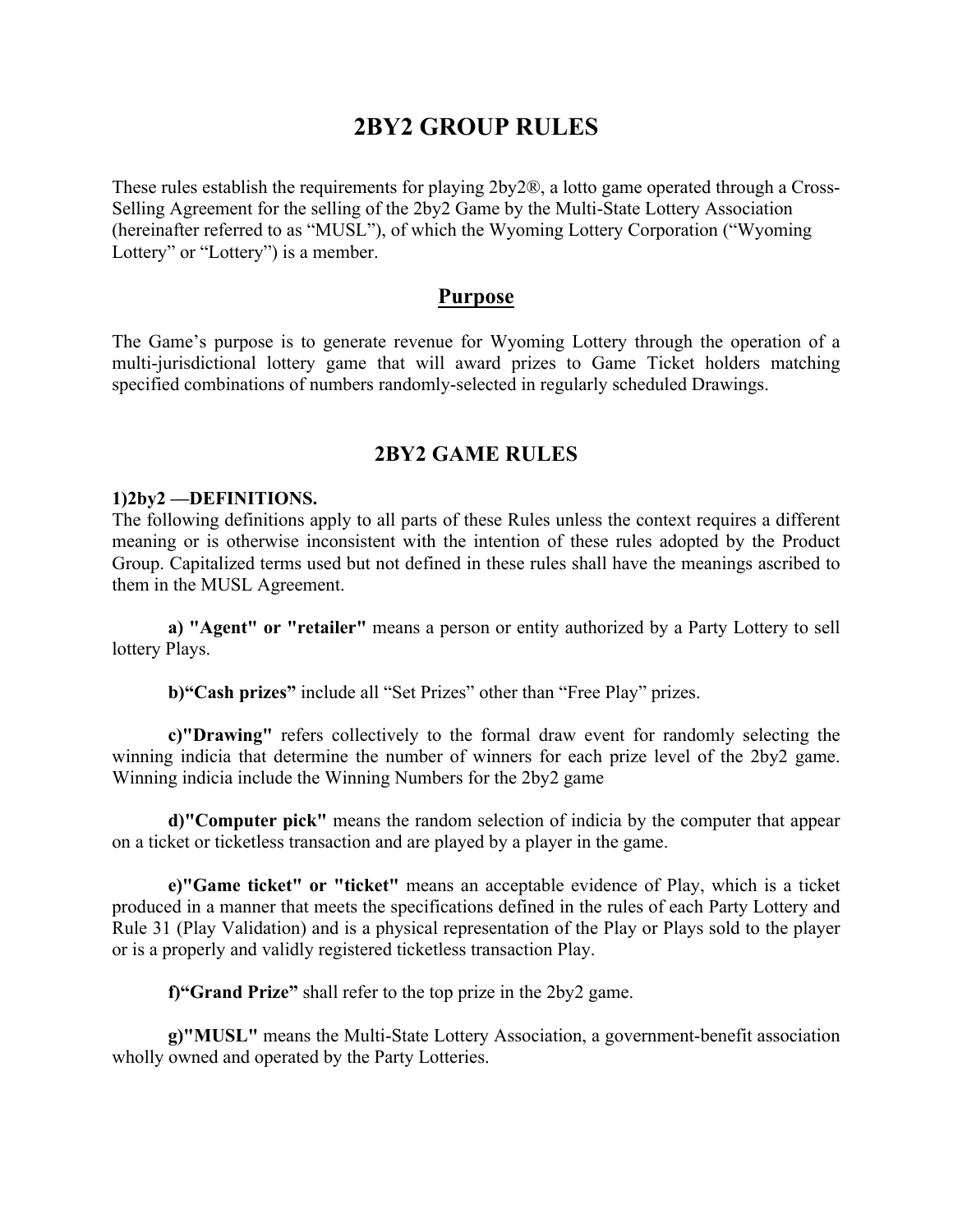

**h)"MUSL Board"** means the governing body of MUSL that is comprised of the chief executive officer of each Party Lottery.

**i)"MUSL Finance and Audit Committee"** shall mean the committee of that name established by the MUSL Board.

**j)"Participating Lottery", "Party Lottery" or "Member Lottery"** means a state lottery or lottery of a political subdivision or entity that has joined the MUSL and, in the context of these Product Group Rules, that has joined in selling the 2by2 game. For sake of these rules, the Wyoming Lottery Corporation is the Party Lottery.

**k)"Play" or "Bet"** means the four (4) numbers, the first two (2) from the first field of twenty-six  $(26)$  "red" numbers and the second two  $(2)$  from the second field of twenty-six  $(26)$ "white" numbers, that appear on a ticket or communicated in a ticketless transaction as a single lettered selection and are to be played by a player in the 2by2 game. Each Play is played separately in determining matches to winning numbers and prize amounts.

**l)"Play Slip" or "Bet Slip"** means a physical or electronic means by which a player communicates their intended Play selection to the retailer as defined and approved by the Selling Lottery.

**m)"Product Group"** means a group of lotteries that have joined together to offer a common product pursuant to the terms of the Multi-State Lottery Agreement and the Product Group's own rules.

**n)"Selling Lottery" or "Participating Lottery"** shall mean a lottery authorized by the Product Group to sell 2by2 Plays.

**o)"Set Prize", which may be also referred to as "low-tier" or "lower-tier" prizes**, means all prizes, other than the Grand Prize, and, except in instances outlined in these rules, will be equal to the prize amount established by the Product Group for the prize level.

**p)"Terminal"** means a device authorized by a Party Lottery to function in an on-line, interactive mode with the lottery's computer gaming computer system for the purpose of issuing lottery tickets and entering, receiving, and processing lottery transactions, including purchases, validating tickets, and transmitting reports.

**q)"Ticketless Transaction"** shall include Plays sold through subscription, Internet, or non-standard terminals.

\*\*\*Ticketless transactions are currently unavailable within Wyoming.

**r)"Winning numbers"** means the indicia randomly selected during a Drawing event which shall be used to determine winning Plays for the 2by2 game contained on a game ticket or ticketless transaction.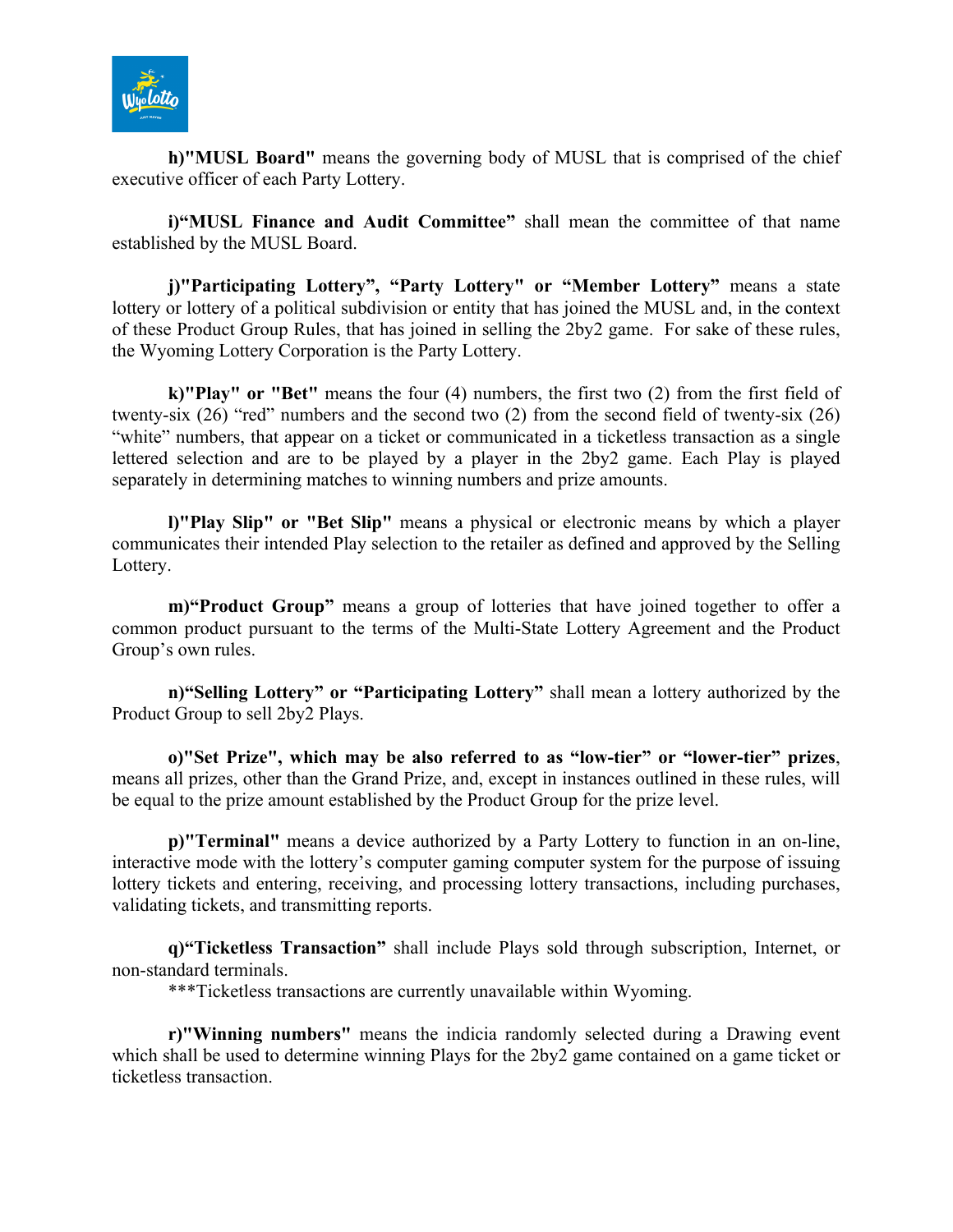

# **2)2by2 — GAME DESCRIPTION.**

(a) 2by2 is a two (2) out of twenty-six (26) plus two (2) out of twenty-six (26) lottery game drawn once a day, seven days a week as part of the 2by2 drawing event, which pays the Grand Prize and all other prizes on a single payment basis.

(b) 2by2 winning numbers applicable to determine 2by2 prizes will be determined daily as part of the 2by2 drawing event. During the drawing event, two (2) different numbers shall be drawn from the "red" set of twenty-six (26) numbers, and two (2) different numbers shall be drawn from the "white" set of twenty-six (26) numbers, which shall constitute the Winning Numbers. The red numbers selected may be the same as the white numbers selected.

(c) To play 2by2, a player shall select (or computer pick) two (2) different "red" numbers, from one (1) through twenty-six (26), inclusive, and two (2) additional "white" numbers from one (1) through twenty-six (26), inclusive. The numbers for the second (white) set of two (2) numbers may be the same as the numbers for the first (red) set of two (2) numbers selected by the player.

(d) Plays can be purchased for one dollar (\$1.00), including sales tax where mandated, by any means approved by the Member Lottery and the Product Group. Plays may be purchased from a Party Lottery approved sales outlet in a manner as approved by the Party Lottery and in accordance with MUSL Rules.

(e) Plays may be purchased from a Party Lottery approved sales outlet in a manner as approved by the Party Lottery and in accordance with MUSL Rules.

#### **3)Seven Draws Promotion**.

A multi-draw ticket or ticketless transaction with one or more Plays for only seven (7) consecutive draws or only multiples of seven (7) consecutive draws shall qualify for double prizes won on the included Tuesday draw as found in **Expected Prize Payout Percentages**. Plays purchased for any number of draws other than in multiples of seven (7) draws shall not qualify for double prizes won on any Tuesday.

Unless otherwise permitted by the selling lottery, a ticket (subject to the validation requirements set forth in (Play Validation)) or properly registered ticketless transaction shall be the only proof of a game Play or Plays and the submission of a winning ticket to the issuing Party Lottery or its authorized agent shall be the sole method of claiming a prize or prizes. A Play Slip has no pecuniary or prize value and shall not constitute evidence of Play purchase or of numbers selected. A terminal-produced paper receipt has no pecuniary or prize value and shall not constitute evidence of Play purchase or of numbers selected.

# **4) Cancellations Prohibited; Request for Plays, Returned Plays, Incomplete Transaction Plays, Stolen Plays and Refunds for Game Cancellations.**

**(a) Plays Non-Cancellable**. In all instances, a Play recorded on the CGS may not be voided or cancelled by returning the ticket or ticketless transaction to the Retailer or to the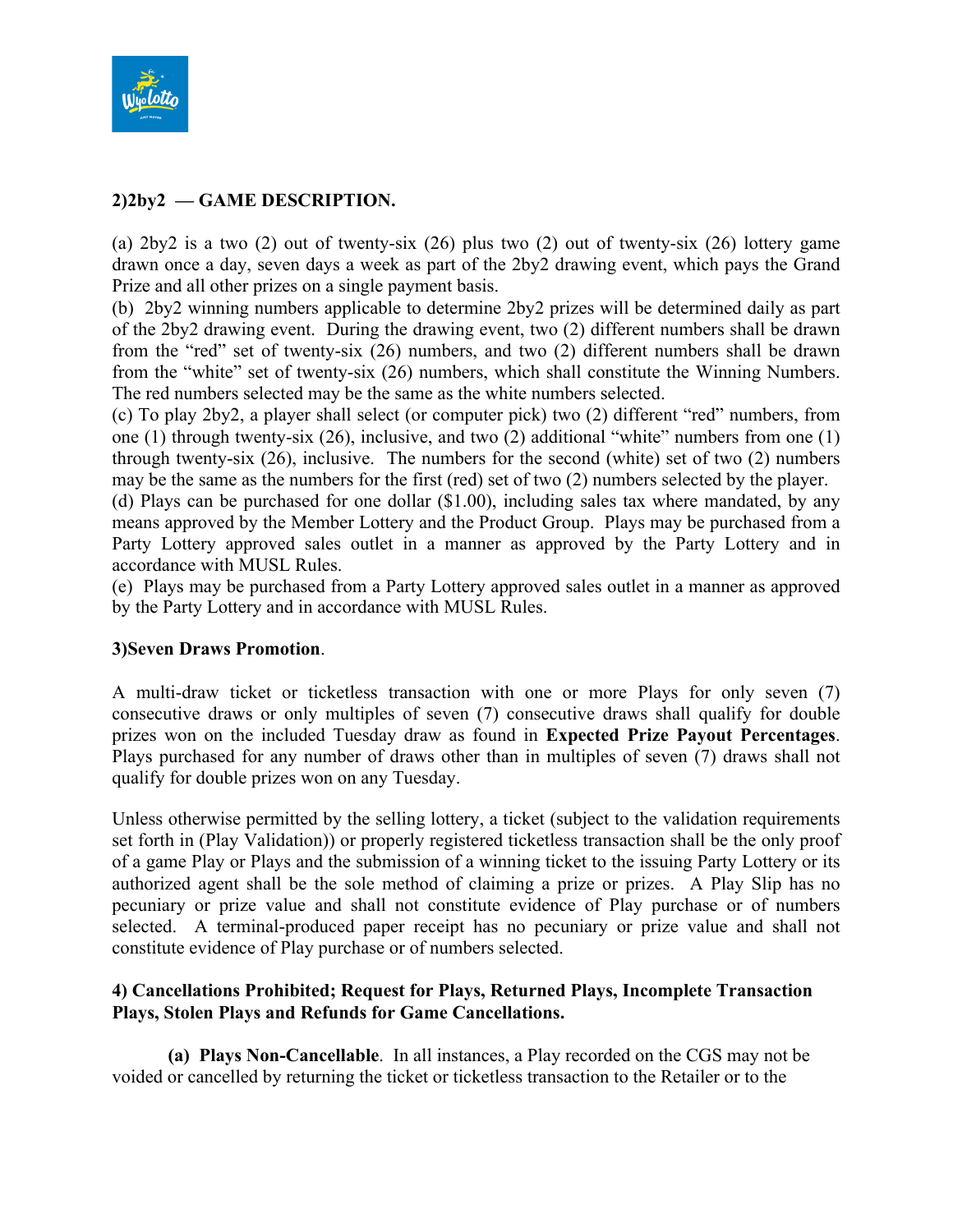

Selling Lottery, including tickets that are misprinted, illegible, printed in error, or for any reason not successfully transferred to an authorized selling entity or Player.

**(b) Request for Plays**. A lottery may conduct future sales through a subscription or other system that does not immediately record such sales on the CGS. A "Request for Play" is a sale that is not immediately recorded on the CGS, but is instead recorded onto the CGS at some future time prior to a draw event. At the sole discretion of the lottery, authorized sales through a subscription or other system which have not been recorded on the CGS (instead recorded as "Request for Plays"), may be cancelled at any time prior to the time the Request for Play is recorded as a Play on the CGS. If a Request for Play is cancelled, it shall not be recorded on the CGS.

Per 27.4(a), once a Play is recorded on the CGS, it may not be cancelled at any time. Any cancelled "Request for Play" shall not be include in sales data report to MUSL.

**(c) Returned Plays**. To promote good Player or Retailer relations, a Selling Lottery, at is sole discretion, may develop a method of compensating Players or Retailers for Plays accepted by the Selling Lottery as returned to the Selling Lottery ("Returned Plays") that are misprinted, illegible, printed in error, future Plays affected by changes in game features by the Selling Lottery or due to game cancellations.

Returned Plays may not be cancelled or voided. Returned Plays are not reported to MUSL.

The Selling Lottery Must remit its required prize pool contributions on all Plays accepted as returned Plays by the Selling Lottery.

Returned Plays may not be claimed for a prize by any person or entity, including the Selling Lottery. Any prizes which would have been won on a Returned Play shall become an unclaimed prize at the end of the prize claim period.

**(d) Incomplete Transaction Plays**. Incomplete Transaction Plays occur when a Retailer begins a Play transaction as requested by a Player, and the Play is registered on the CGS, but the transaction is terminated prior to transferring Play confirmation to the Player, there is no attempt to print the Play on a ticket, and the Player has not paid for the Play. Transaction terminations may be due to time sensitivities, communications loss or other issues as accepted by the Selling Lottery.

A Selling Lottery, at its sole discretion, may develop an approved method of managing Incomplete Transaction Plays, subject to these provisions.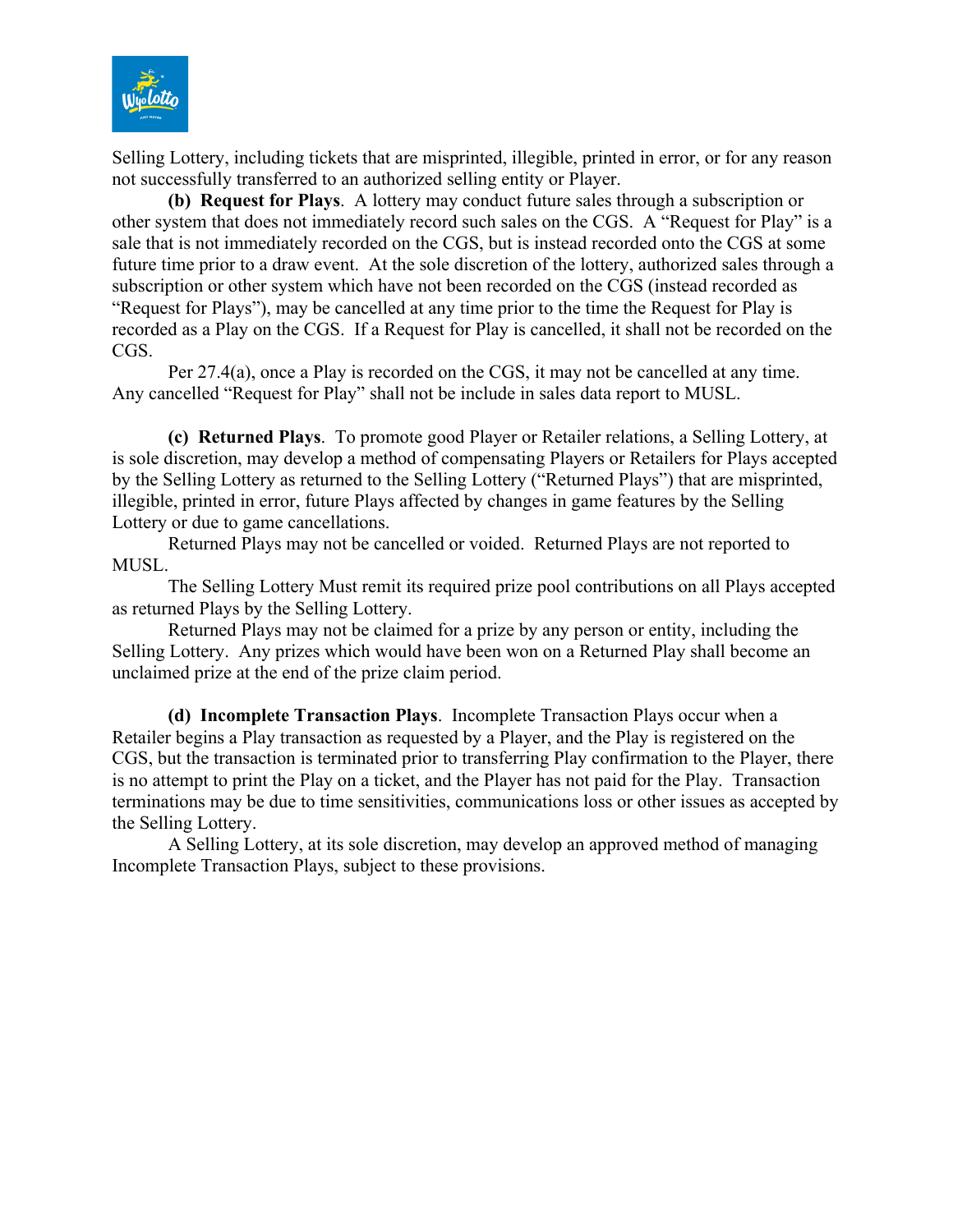

Incomplete Transaction Plays may not be cancelled or voided.

The Selling Lottery must remit its required prize pool contributions on any Incomplete Transaction Plays. At its sole discretion, the Selling Lottery may develop a method of compensation Retailers for Incomplete Transaction Plays if Retailers are required to reimburse Selling Lotteries for prize pool contributions.

Incomplete Transaction Plays may not be claimed for a prize by any person or entity including the Retailer. Any prize which cannot be claimed as a prize under this Rule but would otherwise have been won on an Incomplete Transaction Play shall become an unclaimed prize at the end of the prize claim period of the drawing for which the Incomplete Transaction Play was recorded. Incomplete Transaction Plays are not reported to MUSL.

**(e) Stolen Plays**. Plays reported as stolen from a Retailer that have been recovered cannot be accepted by the Selling Lottery as Returned Plays.

Selling Lotteries may compensate a Retailer for the loss from theft if a Selling Lottery, solely at is discretion, determines to assume such a loss, but Stolen Plays cannot be cancelled or voided.

Ownership of Stolen Plays, and whether any party has a right to claim prizes on Stolen Plays, shall be determined by the rules of the Selling Lottery.

**(f) Game Cancellation**. In the event of cancellation of the Game by the Product Group prior to the occurrence of all drawings for which Plays have been sold and recorded on the CGS, the Selling Lottery may provide a refund mechanism for such Plays to the Players, and the Selling Lottery shall not be required to remit its prize pool contributions for any such refunded Plays.

**(g) Selling Lotteries Prohibited from Claiming Prizes**. Selling Lotteries and lottery officials are prohibited from claiming any prizes on Plays that are owned by the Selling Lottery through "Returned Plays" or otherwise acquired and held by the Selling Lottery. Any prizes that would otherwise be won on Plays owned or acquired by Selling Lotteries shall become unclaimed prizes at the end of the prize claim period.

**5)Player Responsibility.** It shall be the sole responsibility of the player to verify the accuracy of the game Play or Plays and other data printed on the ticket or contained in a ticketless transaction. The placing of Plays is done at the player's own risk through the agent that is acting on behalf of the player in entering the Play or Plays. The purchaser of a Play or Plays through a ticketless transaction has the sole responsibility for verifying the accuracy and condition of the data at the time of purchase.

**6)Entry of Plays.** Plays may only be entered manually using the lottery terminal keypad or touch screen or by means of a Play Slip as approved by the Selling Lottery or by such other means approved by the Party Lottery. Retailers shall not permit the use of Play Slips that are not approved by the Selling Lottery. Retailers shall not permit any device to be physically or wirelessly connected to a lottery terminal to enter Plays, except as approved by the Selling Lottery.

**7)Registration of Plays.** Ticketless transaction Plays may be registered by the lottery at a lottery processing site that meets the requirements established by the Product Group and the MUSL Board.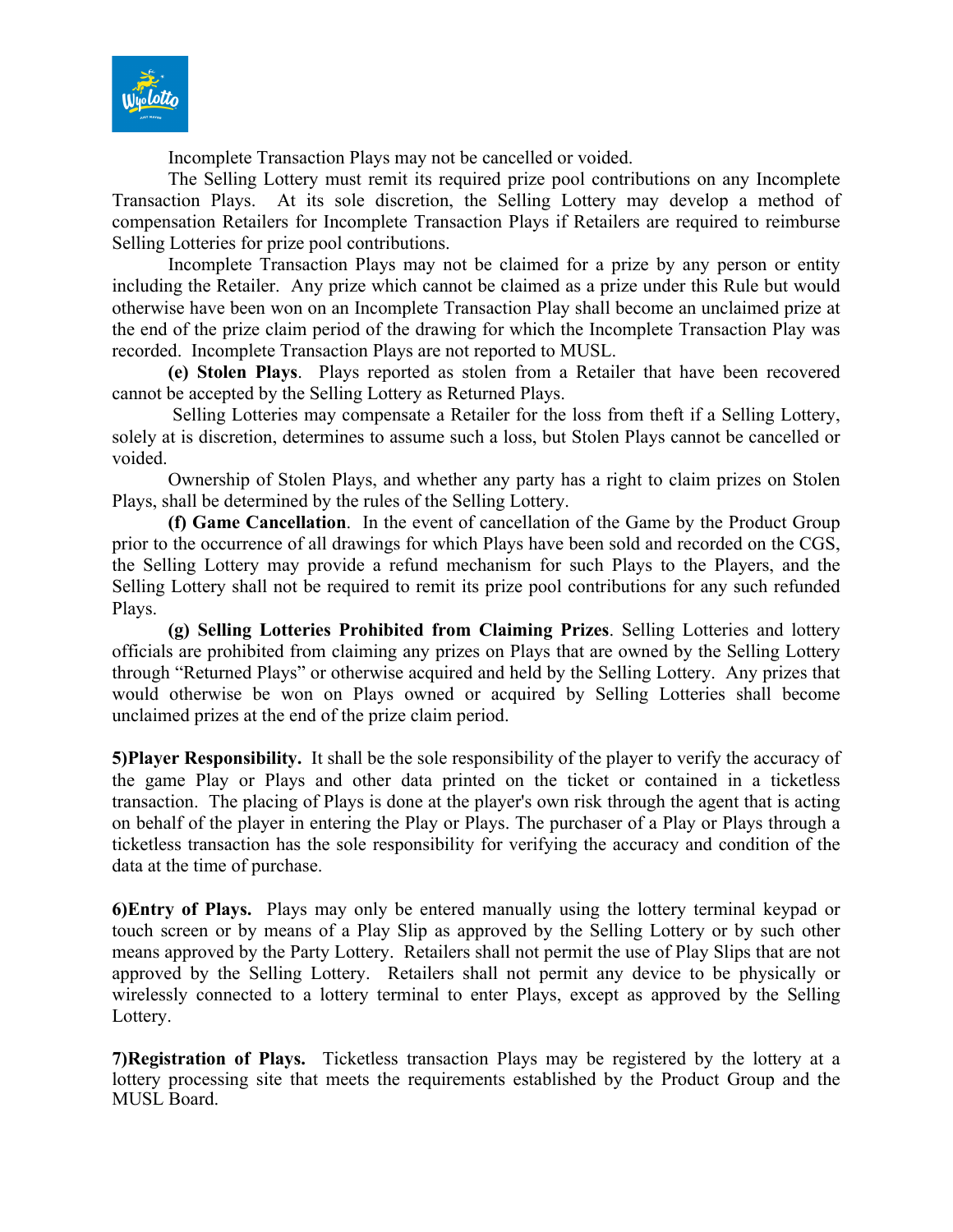

**8)Maximum Purchase.** Except for a ticketless transaction Play purchase when the Party Lottery has a process in place to allow players to make changes to their Play purchases in the event of a game change, the maximum number of consecutive drawings on a single Play purchase is ninety (90). The maximum number of consecutive drawings encompassed by a ticketless transaction Play purchase when the Party Lottery has a process in place to allow players to make changes to their Play purchases in the event of a game change is three hundred and sixty five (365) in a nonleap year, or three hundred and sixty six (366) in a leap year. The maximum number of drawing purchases may be further limited by the Party Lottery Director. Proceeds from advance sales may be held by the Party Lottery until the draw date for which the Play applies.

In the event of a matrix change, the Selling Lottery that issued the ticketless transaction will determine the option(s) available to ticketless transaction purchasers from that Selling Lottery for the balance of Plays remaining on their ticketless transactions effective as of the date of the matrix change.

**a)** The maximum purchase amount allowed for a transaction cannot exceed one hundred twenty-five dollars (\$125 USD).

# **9) 2by2—2BY2 PRIZE POOL.**

**2by2 Prize Pool.** Thirty-nine and one half percent (39.5) of each draw's sales, inclusive of any specifically statutorily mandated tax of a Selling Lottery to be included in the price of a Play, shall be collected and placed in prize pool prize reserve account(s) for the payment of prizes. Contribution rates shall be described below. This rate does not include a Selling Lotteries prize expense for "free Plays".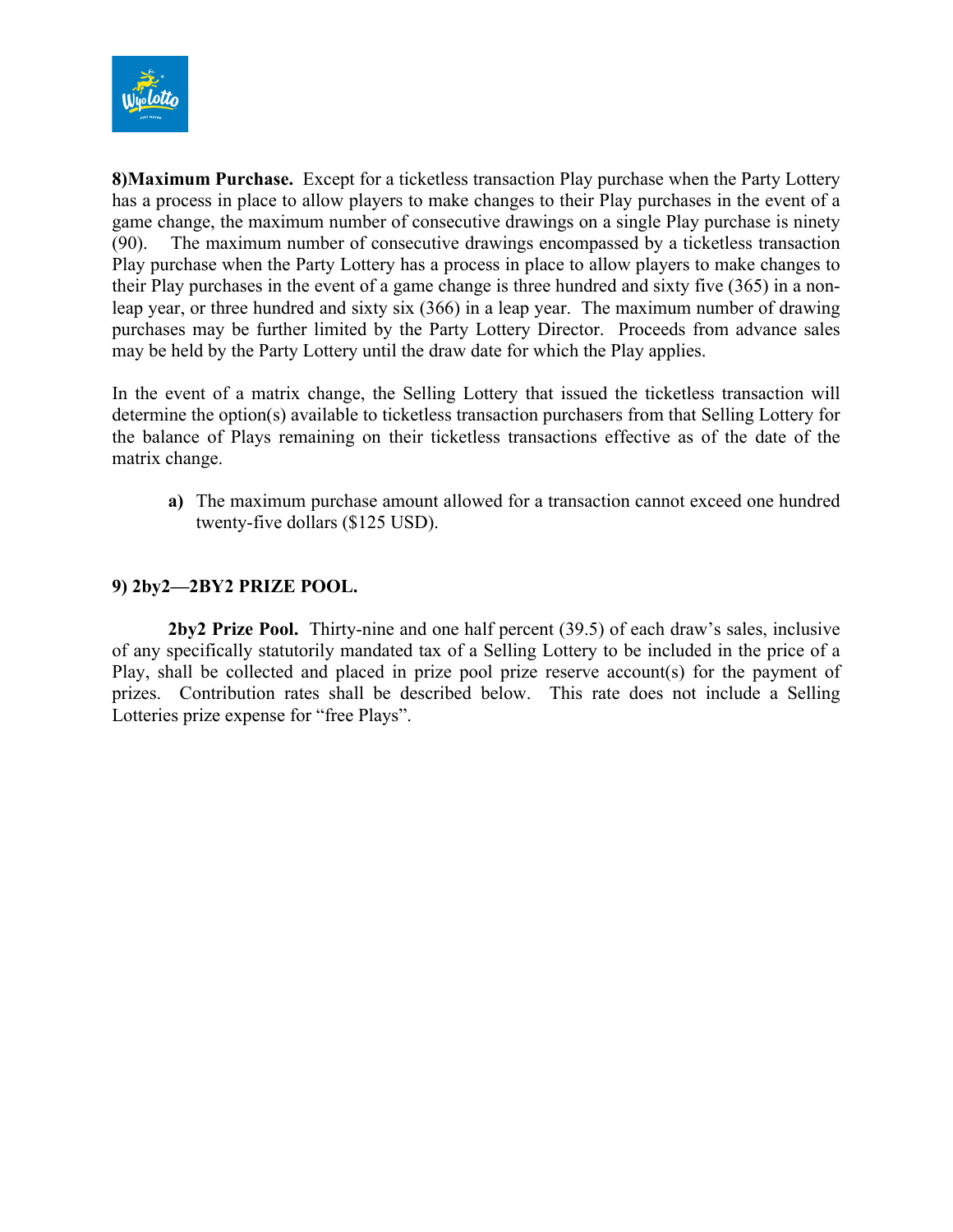

**10) 2by2 Prize Pool and Prize Reserve Accounts.** The Product Group shall set the contribution rates to one or more prize pool and prize reserve accounts established by this rule.

The following prize reserve accounts for the 2by2 game are hereby established:

(a) The Prize Reserve Account (PRA) which is used to guarantee the payment of valid, but unanticipated, Grand Prize claims that may result from a system error or other reason; to fund deficiencies in prize payments (subject to the limitations of these rules); and for other purposes as established in these Rules.

The following prize pool accounts for the 2by2 game are hereby established:

- (a) The Grand Prize Pool (GPP), which is used to fund Grand Prizes; and
- (b) The Set Prize Pool (SPP), which is used the fund the Set Prizes. The SPP shall hold the temporary balances that may result from having fewer than expected winners in the Set Prize (aka low-tier prize) categories excluding "free Play" prizes. The Source of the SPP is the Party Lottery's weekly prize contributions less actual Set Prize liability;

The above prize reserve accounts may have maximum balance amounts or balance limit triggers that are set by the Product Group and are detailed in the Comments to this Rule.

The maximum balance amounts and balance limit triggers are subject to review by the MUSL Board Finance and Audit Committee. The Finance and Audit Committee shall have two weeks to state objections, if any, to the approved maximum balance amounts or balance limiter triggers. Approved maximum balance amounts or balance limiter triggers shall become effective no sooner than two weeks after notice is given to the Finance and Audit Committee and no objection is stated or sooner if the Committee affirmatively approves the maximum balance amounts or balance limiter triggers. The Group may appeal the Committee's objections to the full Board. Group approved changes in the maximum balance amounts or balance limiter triggers set by the Product Group shall be effective only after the next Grand Prize win.

Contribution rates to prize pools and prize reserve account(s) are as follows

- (a) Twenty-two percent (22%) of a Party Lottery's sales shall be placed in the GPP;
- (b) Seventeen and one half percent (17.5%) of a Party Lottery's sales shall be placed in the SPP;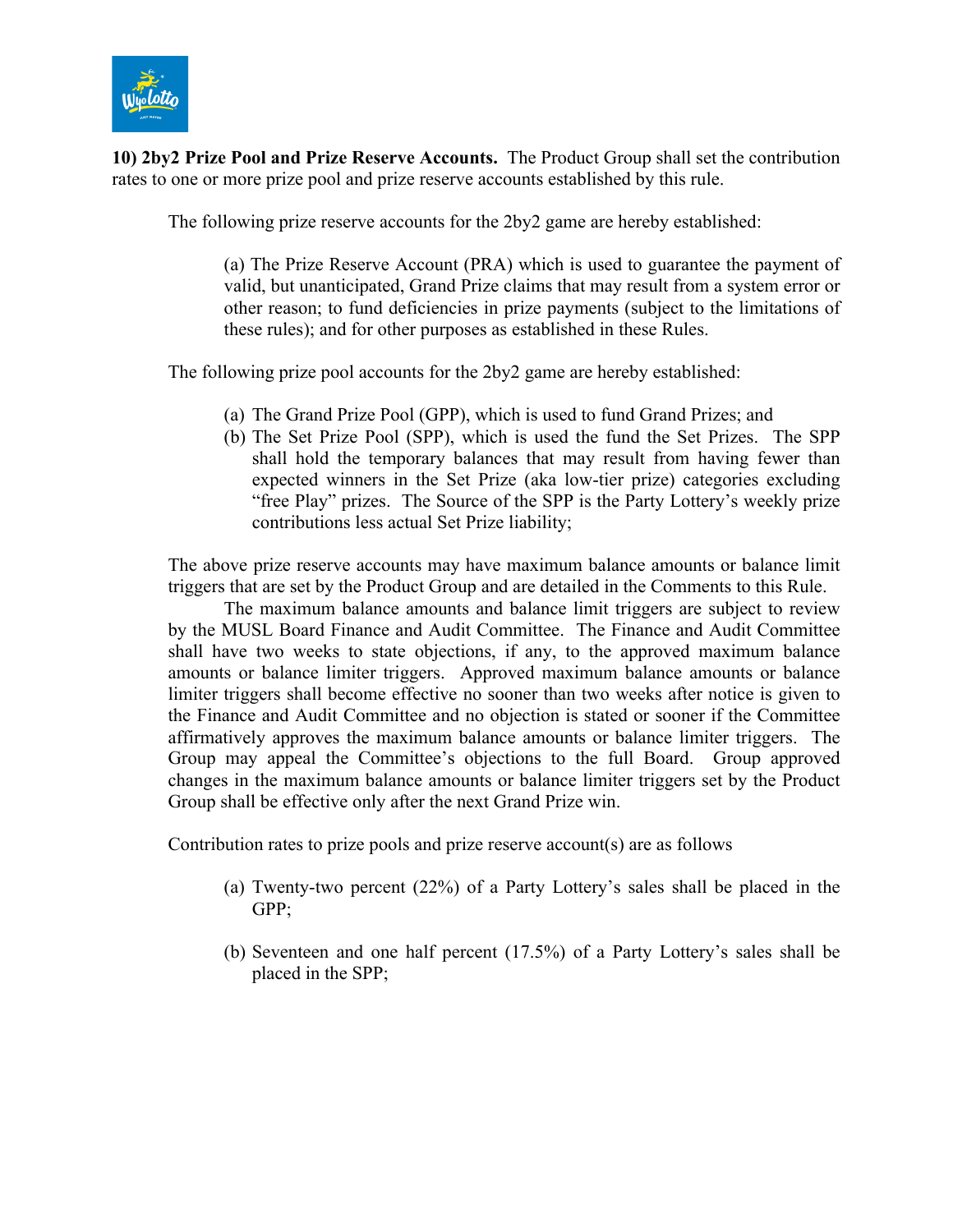

(c) An amount up to one and thirty-two thousand two hundred and thirteen onehundred thousandths percent (1.32213%) of a Party Lottery's sales shall be placed in the PRA until it reaches its designated maximum balance.

The Product Group may determine to expend all or a portion of the funds in the 2by2 prize pools and the prize reserve accounts (except the GPP):

(a) for the purpose of indemnifying the Party Lotteries in the payment of prizes to be made by the Selling Lotteries; and

(b) for the payment of prizes or special prizes in the game, limited to prize pool and prize reserve contributions from lotteries participating in the special prize promotion, subject to the approval of the Board's Finance & Audit Committee or that Committee's failure to object after given two weeks' notice of the planned action, which actions may be appealed to the full Board by the Product Group.

The prize reserve shares of a Party Lottery may be adjusted with refunds to the Party Lottery from the prize reserve account(s) as may be needed to maintain the approved maximum balance and sales percentage shares of the Party Lotteries.

A Party Lottery may contribute to its sales percentage share of prize reserve accounts over time, but in the event of a draw down from a prize reserve account, a Party Lottery is responsible for its full sales percentage share of the prize reserve account, whether or not it has been paid in full.

Any amount remaining in the 2by2 prize pools or prize reserve accounts when the Product Group declares the end of the game shall be returned to the lotteries participating in the prize pool and reserve accounts after the end of all claim periods of all Selling Lotteries, carried forward to a replacement game, or otherwise expended in a manner at the election of the individual Members of the Product Group in accordance with jurisdiction statute.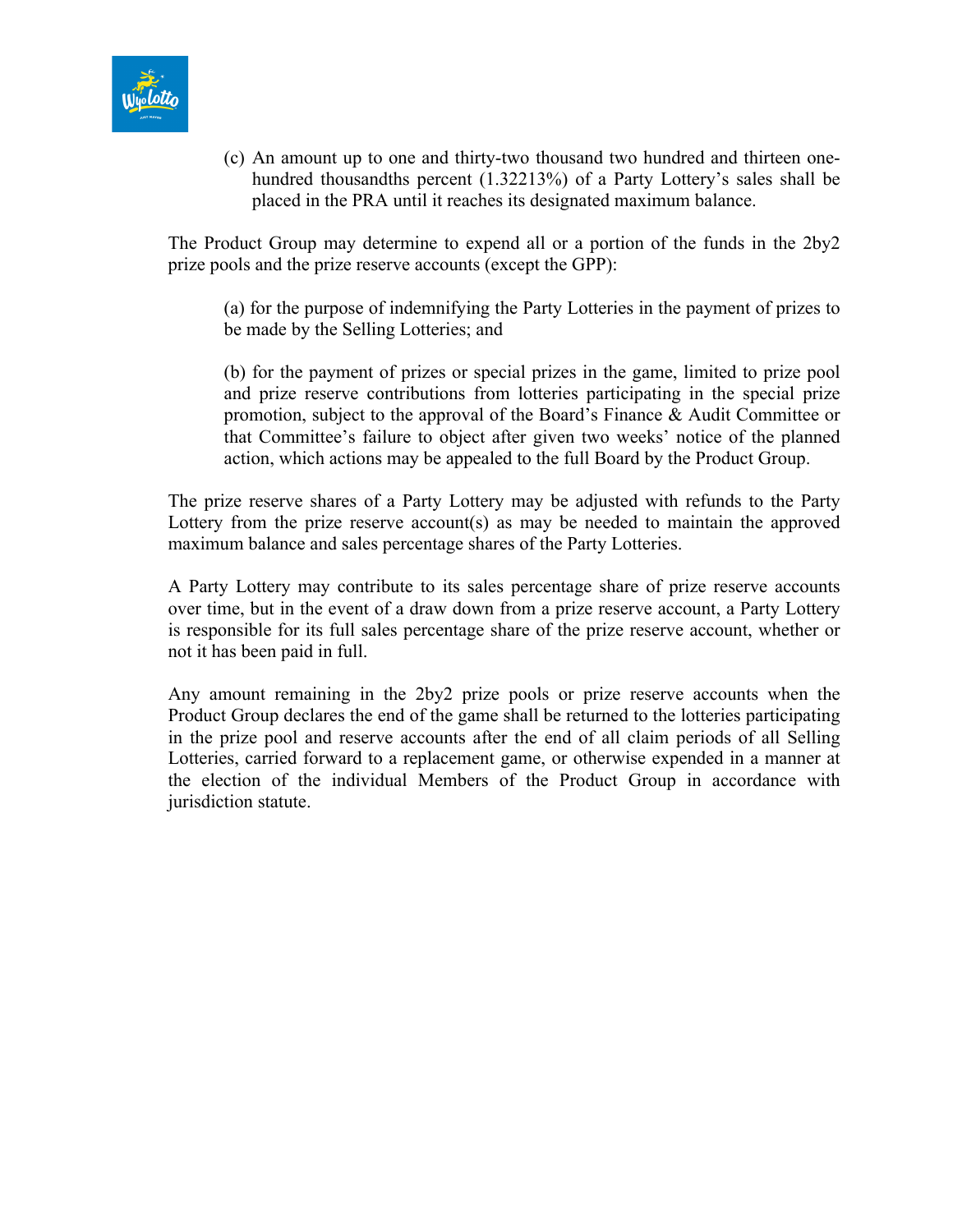

**11)Expected Prize Payout Percentages.** All prizes awarded shall be paid as single payment prizes or Free Play prizes. All prize payouts are made with the following expected prize payout percentages, although the prize payout percentages per draw may vary:

| Number of Matches Per Play*                                                                             | Prize Payment     | Prize Pool Percentage<br>Allocated to Prize |
|---------------------------------------------------------------------------------------------------------|-------------------|---------------------------------------------|
| Two $(2)$ of first set plus two $(2)$ of second set.                                                    | \$22,000.00       | Grand Prize*                                |
|                                                                                                         |                   | 41.1862%                                    |
| Two $(2)$ of first set plus any one $(1)$ of second set.                                                | \$100.00          | 8.9861%                                     |
| Any one $(1)$ of first set plus two $(2)$ of second set.                                                | \$100.00          | 8.9861%                                     |
| Two (2) of first set plus none of second set.                                                           | \$3.00            | 1.5501%                                     |
| None of first set plus two (2) of second set.                                                           | \$3.00            | 1.5501%                                     |
| Any one $(1)$ of first set plus any one $(1)$ of second set.                                            | \$3.00            | 12.9399%                                    |
| Any one (1) of first set plus none of second set.                                                       | One (1) Free Play | 12.4008%                                    |
| None of first set plus any one (1) of second set.                                                       | One (1) Free Play | 12.4008%                                    |
| None of first set plus none of second set.                                                              | \$0.00            | $0.0000\%$                                  |
| * If more than ten (10) Plays chosen by players contain the four (4) winning Grand Prize numbers in any |                   |                                             |

For all Plays that are not Double Tuesday qualifying Plays:

one drawing, the prizes shall be divided as set out in Rules 28.3(a). The above percentages assume maximum funding of PRA has been reached, and otherwise include all contributions to the prize pools and PRA.

# For all Double Tuesday qualifying Plays:

| On Double Tuesdays:                                          |                     |                                             |
|--------------------------------------------------------------|---------------------|---------------------------------------------|
| Number of Matches Per Play*                                  | Prize Payment       | Prize Pool Percentage<br>Allocated to Prize |
| Two $(2)$ of first set plus two $(2)$ of second set.         | \$44,000.00         | Grand Prize*<br>41.1862%                    |
| Two $(2)$ of first set plus any one $(1)$ of second set.     | \$200.00            | 8.961%                                      |
| Any one $(1)$ of first set plus two $(2)$ of second set.     | \$200.00            | 8.961%                                      |
| Two (2) of first set plus none of second set.                | \$6.00              | 1.5501%                                     |
| None of first set plus two $(2)$ of second set.              | \$6.00              | 1.5501%                                     |
| Any one $(1)$ of first set plus any one $(1)$ of second set. | \$6.00              | 12.9399%                                    |
| Any one (1) of first set plus none of second set.            | $Two(2)$ Free Plays | 12.4008%                                    |
| None of first set plus any one (1) of second set.            | Two (2) Free Plays  | 12.4008%                                    |
| None of first set plus none of second set.                   | \$0.00              | $0.0000\%$                                  |

\* If more than ten (10) Plays chosen by players contain the four (4) winning Grand Prize numbers in any one drawing, the prizes shall be divided as set out in Rules 28.3(a).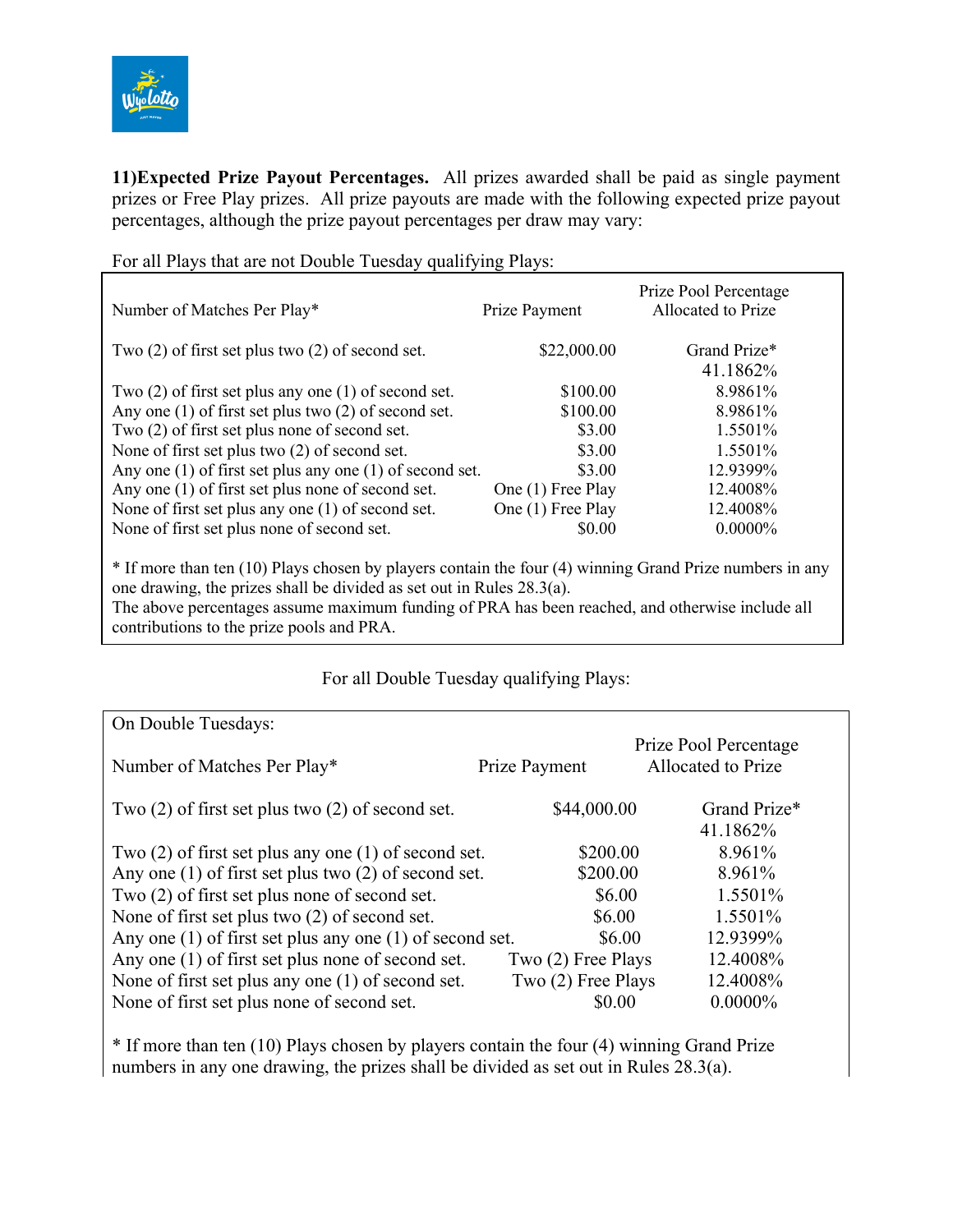

The above percentages assume maximum funding of PRA has been reached, and otherwise include all contributions to the prize pools and PRA.

**(a)** The Grand Prize shall be a set amount of twenty two thousand dollars (\$22,000.00) unless more than ten (10) game Play areas contains the four (4) winning Grand Prize numbers in any single game drawing in which case the total prize money to be paid on greater than ten (10) eligible Plays (taking into account eligible double prizes) shall be divided equally per prize type (standard prize and double Tuesday prize winners each receiving their proportionate share) on a pari-mutuel basis based on the number of winning game play areas.

 *Comment. For example, if there are seven (7) standard grand prize winning Plays and four (4) double Tuesday grand prize winning Plays, then each standard winning Play shall receive ten elevenths (10/11) times the (Total of the twenty-two thousand dollar (\$22,000.00) payout) divided by (Number of twentytwo thousand dollar (\$22,000.00) prize winners) and each double Tuesday winning Play shall receive ten elevenths (10/11) times the (Total of the forty-four thousand dollar (\$44,000.00) payout) divided by (Number of forty-four thousand dollar (\$44,000.00) prize winners).* 

**(b)** The GPP shall be carried forward to subsequent draws if all or a portion of it is not needed to pay the prizes awarded in the current draw.

The SPP shall be carried forward to subsequent draws if all or a portion of it is not needed to pay the prizes awarded in the current draw.

If the total of the Set Prizes awarded in a drawing exceeds the percentage of the Set Prize pool allocated to the prizes, then the amount needed to fund the Set Prizes awarded shall be drawn from the following sources, in the following order:

**(i)** The amount available in the SPP, if any; and

**(ii)** An amount from the PRA, if available.

If, after these sources are depleted, there are not sufficient funds to pay the Set Prizes, then the highest Set Prize shall become a pari-mutuel prize. If the amount of the highest Set Prize, when paid on a pari-mutuel basis, drops to or below the next highest Set Prize and there are still not sufficient funds to pay the remaining set prizes awarded, then the next highest Set Prize shall become a pari-mutuel prize. This procedure shall continue down through all Set Prize levels, if necessary, until all Set Prize levels become pari-mutuel prize levels. In that instance, the money available from the funding sources listed in this rule shall be divided among the winning Plays in proportion to their respective prize percentages, with the exception that a "free Play" prize shall always at a minimum be a "free Play" prize.

**(c)** A "Free Play" prize shall constitute a free quick pick single-play 2by2 Play for the next upcoming draw.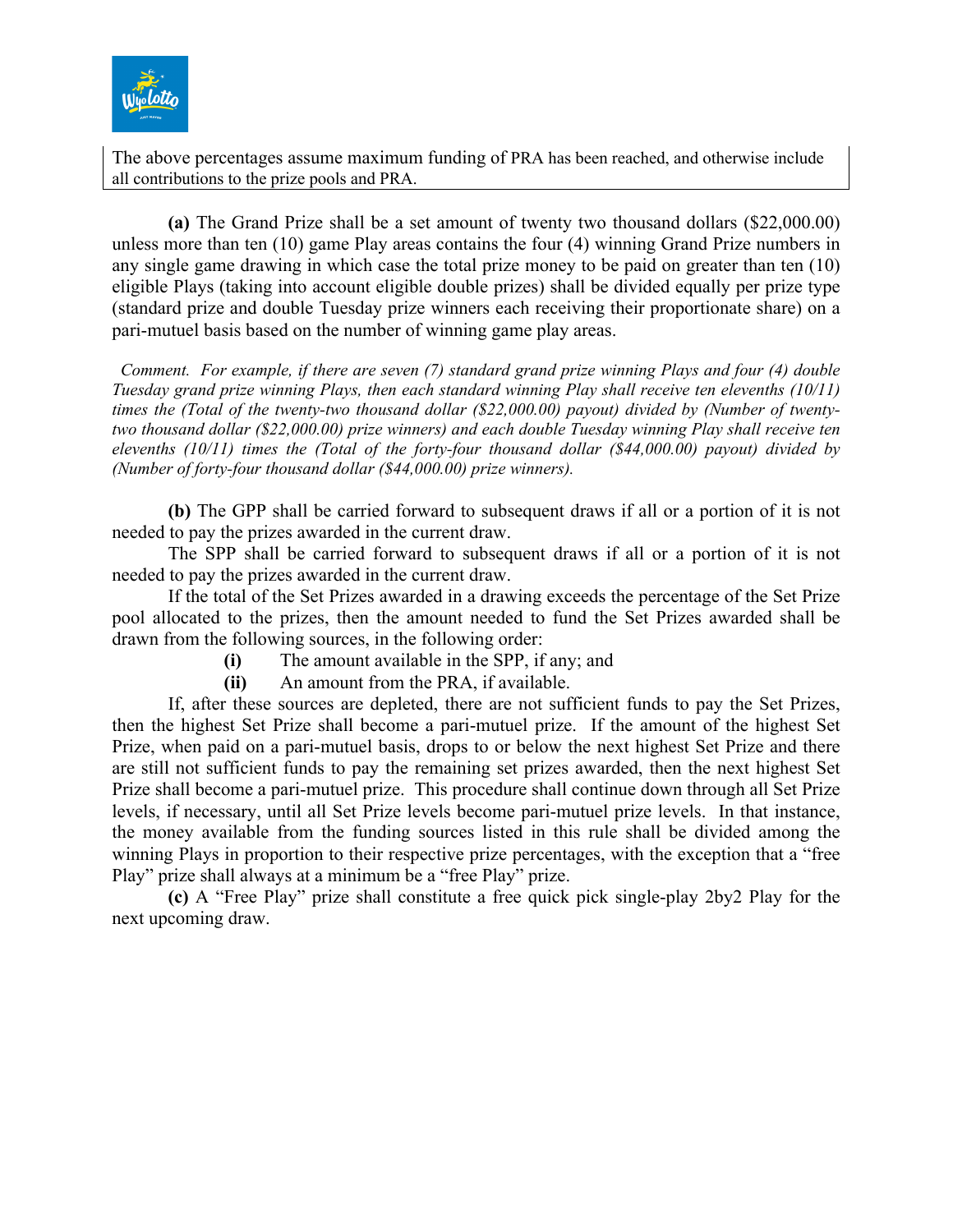

**12) 2by2—PROBABILITY OF WINNING 2BY2 PRIZES.** The following table sets forth the probability of winning and the probable distribution of winners in and among each prize category, based upon the total number of possible combinations in 2by2.

| Number of Matches Per Play*                                                                                                            |         | Probability         |                   |
|----------------------------------------------------------------------------------------------------------------------------------------|---------|---------------------|-------------------|
|                                                                                                                                        | Winners | <b>Distribution</b> | Set Prize Amount  |
|                                                                                                                                        |         |                     |                   |
| Two $(2)$ of first set plus two $(2)$ of second set                                                                                    |         | 1:105,625           | \$22,000.00       |
| Two $(2)$ of first set plus any one $(1)$ of second set                                                                                | 48      | 1:2,200.5           | \$100.00          |
| Any one $(1)$ of first set plus two $(2)$ of second set                                                                                | 48      | 1:2.200.5           | \$100             |
| Two (2) of first set and none of second set                                                                                            | 276     | 1:382.7             | \$3.00            |
| None of first set plus Two (2) of second set                                                                                           | 276     | 1:382.7             | \$3.00            |
| Any one $(1)$ of first set and any one $(1)$ of second set                                                                             | 2,304   | 1:45.8              | \$3.00            |
| Any one $(1)$ of first set plus none of second set                                                                                     | 13.248  | 1:8.0               | One (1) Free Play |
| None of first set plus any one (1) of second set                                                                                       | 13,248  | 1:8.0               | One (1) Free Play |
| None of first set plus none of second set                                                                                              |         | 1:4                 | \$0.00            |
| Overall                                                                                                                                | 29.449  | 1:3.59              |                   |
|                                                                                                                                        |         |                     |                   |
| As described above the first set of numbers are the "red" set of numbers, the second set of numbers are the "white" set of<br>numbers. |         |                     |                   |

### **13) 2by2 - 2BY2 PRIZE PAYMENT.**

**a)Grand Prize.** Grand prizes shall be paid in a single payment and at the discretion of the Selling Lottery that sold the winning Play(s) Grand Prizes may be paid by cash, check, warrant or electronic transfer.

The payment of a Grand Prize shall not be made by a Party Lottery until after receiving authorization to pay from the MUSL central office. Funds may be advanced by the Party Lottery for payment of prizes before the funds are received from MUSL.

**b)Set Prize Payments.** All set prizes (whether described as "cash" payment prizes or otherwise) shall be paid in single payment or Free Plays through the Party Lottery that sold the winning Play(s), and at the discretion of the Selling Lottery that sold the winning Play(s), single payment prizes may be paid by cash, check, warrant or electronic transfer. A Party Lottery may begin paying set prizes after receiving authorization to pay from the MUSL central office.

c)**Prizes Rounded.** Prizes that, under these rules, may become single-payment, parimutuel prizes, may be rounded down so that prizes can be paid in multiples of whole dollars. Breakage resulting from rounding these prizes shall be carried forward to the prize pool for the next drawing.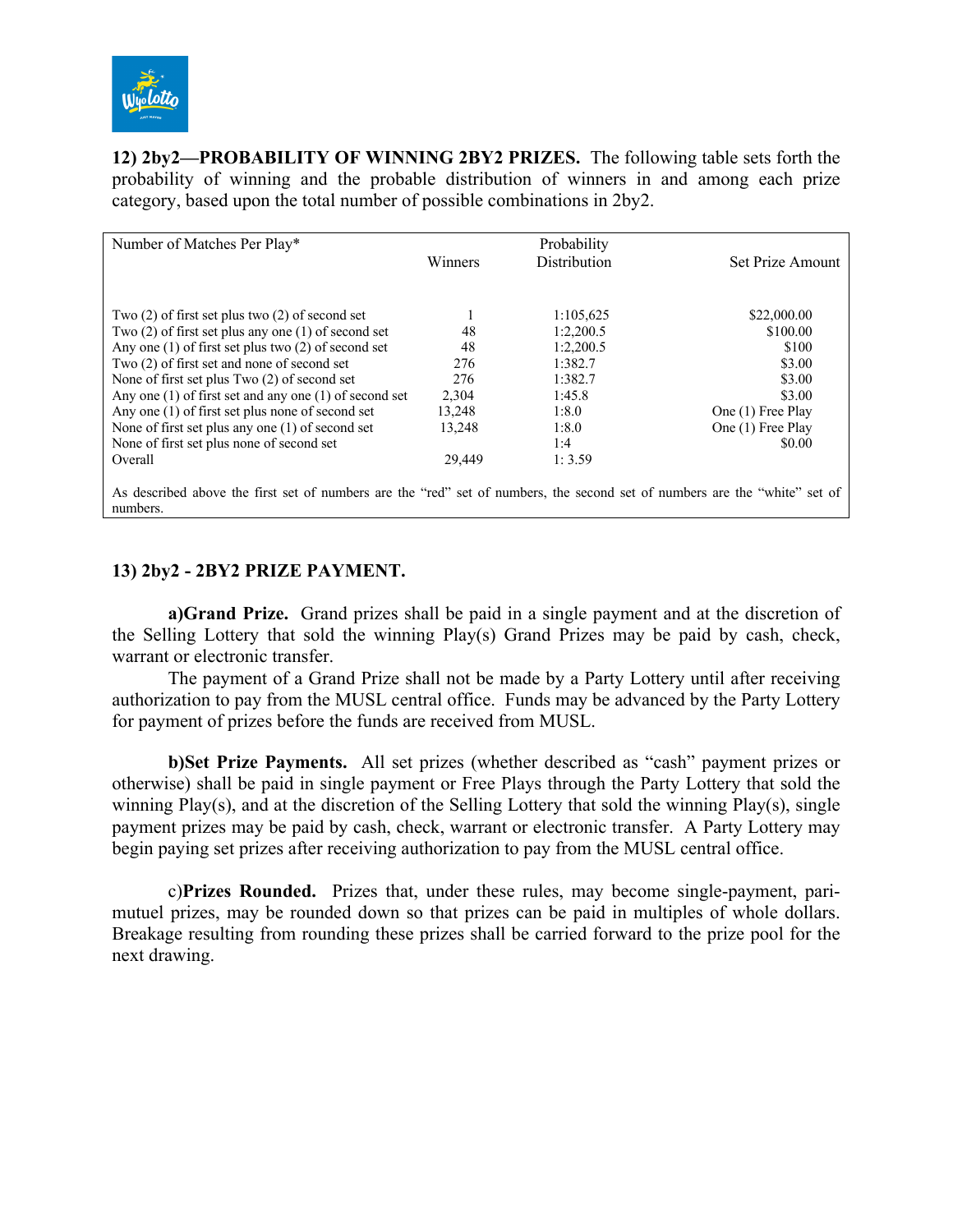

### **d)Limited to Highest 2by2 Prize Won.**

The holder of a winning Play may win only one (1) prize per Play in connection with the winning numbers drawn, and shall be entitled only to the prize won by those numbers in the highest matching prize category. All liability for a 2by2 prize are discharged upon payment of a prize claim.

e)**Prize Claim Period.** Claims for all prize categories, including the Grand Prize, must be submitted within one-hundred and eighty days (180) after the date of the drawing in which the prize was won. If a valid claim is not made for a cash prize within the applicable period, the cash prize shall constitute an unclaimed prize.

### **14) 2by2—PLAY VALIDATION.**

To be a valid Play and eligible to receive a prize, a Play's ticket or ticketless transaction shall satisfy all the requirements established by a Party Lottery for validation of winning Plays sold through its computer gaming system and any other validation requirements adopted by the Product Group, the MUSL Board, and published as the Confidential MUSL Minimum Game Security Standards. The MUSL and the Party Lotteries shall not be responsible for tickets or ticketless transactions that are altered in any manner.

Under no circumstances will a claim be paid for any prize without an official 2by2 ticket (or validly registered ticketless transaction) matching all game Play, serial number and other validation data residing in the Selling Lottery's computer gaming system and such ticket (or validly registered ticketless transaction) shall be the only valid proof of the wager placed and the only valid receipt for claiming or redeeming such prize.

In addition to the above, in order to be deemed a valid, winning Play, unless the Play is a validly registered ticketless transaction, all of the following conditions must be met:

(a) The validation data must be present in its entirety and must correspond, using the computer validation file, to the number selections printed on the ticket for the drawing date(s) printed on the ticket;

(b) The ticket must be intact;

(c) The ticket must not be mutilated, altered, reconstituted, or tampered with in any manner;

(d) The ticket must not be counterfeit or an exact duplicate of another winning ticket;

(e) The ticket must have been issued by an authorized sales agent, selling agent or retailer on official paper stock of the Selling Lottery or otherwise printed in compliance with MUSL Rule 2;

(f) The ticket must not have been stolen, to the knowledge of the Selling Lottery;

(g) The Play data must have been recorded on the computer gaming system prior to the drawing and the Play data must match this computer record in every respect. In the event of a conflict between information as printed on the ticket and as accepted by the Selling Lottery's computer gaming system, the wager accepted by the Selling Lottery's computer gaming system shall be the valid wager;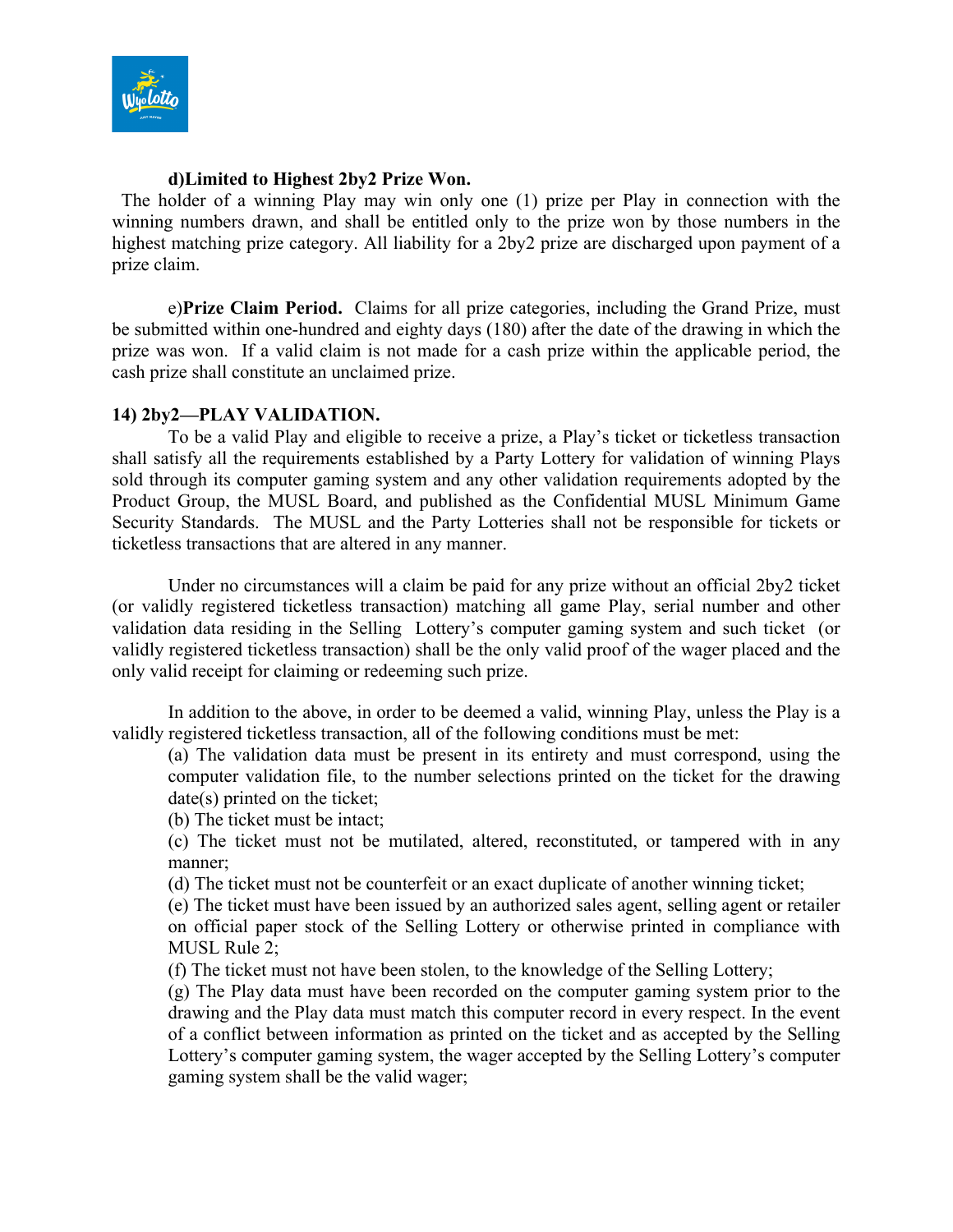

(h) The player or computer pick number selections, validation data and the Drawing date(s) of an apparent winning Play must appear on the official file of winning Plays, and a Play with that exact data must not have been previously paid;

(i) The play must not be misregistered, and the Play's ticket must not be defectively printed or printed or produced in error to an extent that it cannot be processed by the Selling Lottery that issued the Play;

(j) The Play must pass all confidential security checks of the Party Lottery that issued the Play;

(k) In submitting a Play for validation, the claimant agrees to abide by applicable laws, all rules and regulations, instructions, conditions and final decisions of the Director of the Selling Lottery that issued the Play;

(l) There must not be any other breach of these 2by2 GameRules in relation to the Play that, in the opinion of the Director of the Selling Lottery that issued the Play, justifies invalidation.

(m) The Play must be submitted to the Party Lottery that issued it.

(n) Ticketless transaction Plays must meet the validation requirements of the Selling Lottery that issued the Play.

A Play submitted for validation that fails any of the preceding validation conditions shall be considered void, subject to the following determinations:

(a) In all cases of doubt, the determination of the Selling Lottery shall be final and binding; however, the Selling Lottery may, at its option, replace an invalid Play with a Play of equivalent sales price;

(b) In the event a defective ticket is purchased or in the event the Selling Lottery determines to adjust an error, the Claimant's sole and exclusive remedy shall be the replacement of such defective or erroneous ticket(s) with a Play of equivalent sales price;

(c) In the event a Play is not paid by a Selling Lottery and a dispute occurs as to whether the Play is a winning Play, the Selling Lottery may, at its option, replace the Play as provided in paragraph (a) of this subsection. This shall be the sole and exclusive remedy of the Claimant unless the laws or regulations governing the Selling Lottery provide for further administrative review.

# **15) 2by2 —PLAY RESPONSIBILITY.**

**a)Prize Claims.** Prize claim procedures shall be governed by the rules of the Selling Lottery.The MUSL and the Selling Lotteries shall not be responsible for prizes that are not claimed following the proper procedures as determined by the selling lottery.

**b)Stolen Plays.** The Product Group, the MUSL and the Party Lotteries shall not be responsible for lost or stolen Plays.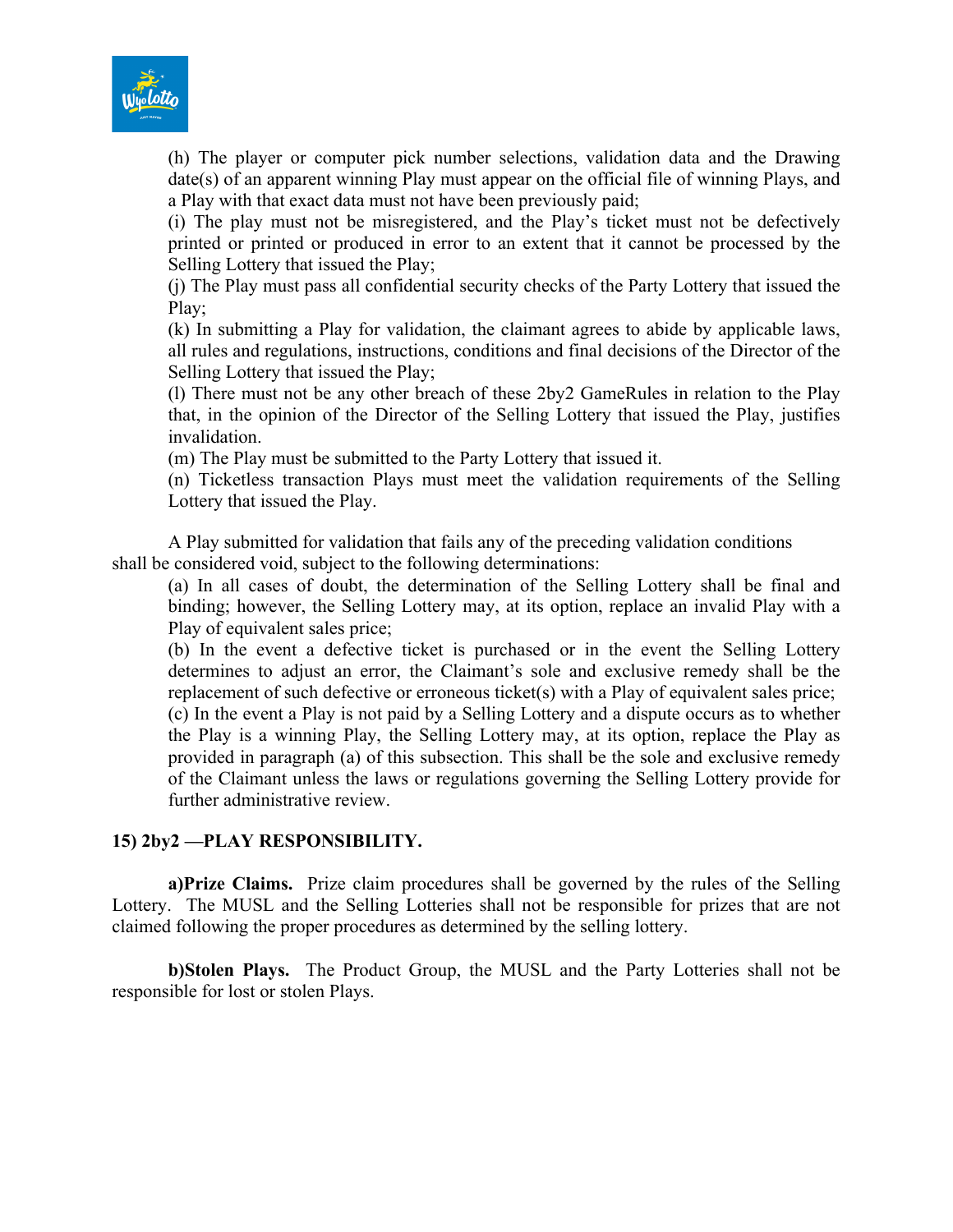

**c)Ticketless Transactions.** A receipt for a ticketless transaction Play has no value and is not evidence of a Play. A ticketless transaction Play is valid when registered with the lottery in accordance with lottery rules and the person or, if permitted by the lottery rules, the persons registering the Play shall be the owner of the ticketless transaction Play.

The Product Group, MUSL and the Party Lotteries shall not be responsible to a prize claimant for Plays redeemed in error by a selling agent or retailer.

Winners are determined by the numbers drawn and certified by the independent auditor responsible for auditing the 2by2 draw. The Product Group, MUSL and the Party Lotteries shall not be responsible for 2by2 winning numbers reported in error.

### **16) 2by2—INELIGIBLE PLAYERS.**

A Play or share for a game issued by this Product Group through any of its Party Lotteries shall not be purchased by, and a prize won by any such Play or share shall not be paid to:

**(a)** A MUSL employee, officer, or director;

**(b)** A contractor or consultant under agreement with the MUSL to review the MUSL audit and security procedures;

**(c)** An employee of an independent accounting firm under contract with MUSL to observe drawings or site operations and actually assigned to the MUSL account and all partners, shareholders, or owners in the local office of the firm;

**(d)** an employee or a commissioner of a Party Lottery to the 2by2 Group; or

**(e)** An immediate family member (parent, stepparent, child, stepchild, spouse, or sibling) of an individual described in subsections (a), (b), (c) and (d) and residing in the same household.

Those persons designated by a Party Lottery's law as ineligible to play its games shall also be ineligible to play the 2by2 game in that Party Lottery's jurisdiction.